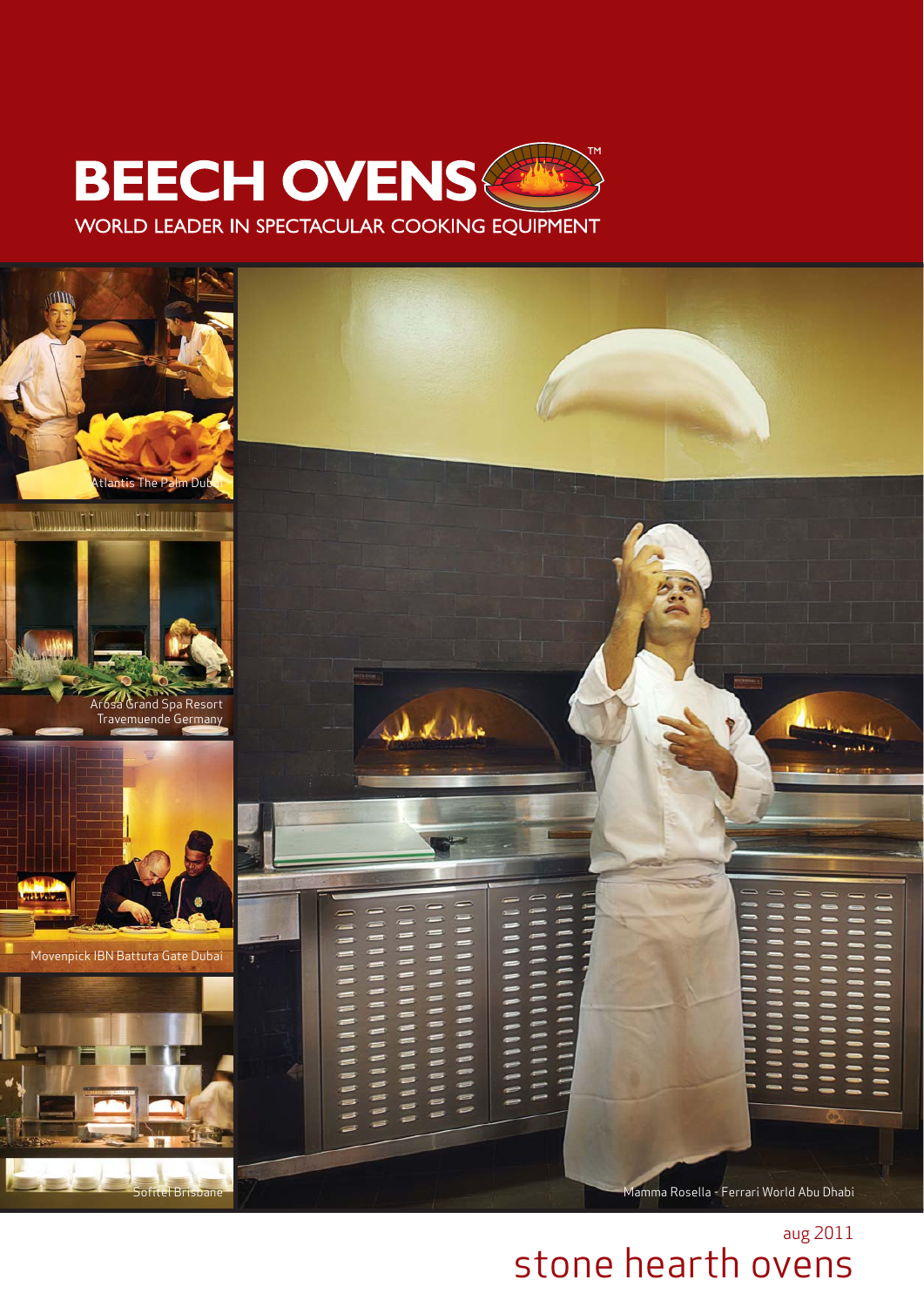





# ROUND OVENS SPECIFICATIONS

 $CF$ rated (Europe), USA

| <b>OVEN</b><br><b>MODEL</b> | <b>INTERNAL DIAMETER</b><br>$mm/$ inch | <b>EXTERNAL DIAMETER</b><br>mm/inch<br>(incl. insulation & air gap) | <b>HEIGHT</b><br>$mm/$ inch |
|-----------------------------|----------------------------------------|---------------------------------------------------------------------|-----------------------------|
| RND0900                     | 900mm / 36"                            | 1250mm / 50"                                                        | 1730mm / 68"                |
| RND1100                     | 1100mm / 44"                           | 1450mm / 57"                                                        | 1730mm / 68"                |
| RND1300                     | 1300mm / 52"                           | 1650mm / 65"                                                        | 1730mm / 68"                |
| RND1500                     | 1500mm / 60"                           | 1850mm / 73"                                                        | 1730mm / 68"                |
| <b>RND1800</b>              | 1800mm / 71"                           | 2150mm / 85"                                                        | 1730mm / 68"                |

#### RECTANGULAR OVENS SPECIFICATIONS  $CF$ rated (Europe), USA

| <b>OVEN</b><br><b>MODEL</b> | NO. OF<br><b>DOORS</b> | <b>INTERNAL WIDTH</b><br>mm/inch | <b>EXTERNAL WIDTH</b><br>mm/inch<br>(incl. insulation & air gap) | <b>HEIGHT</b><br>$mm/$ inch |  |
|-----------------------------|------------------------|----------------------------------|------------------------------------------------------------------|-----------------------------|--|
| <b>REC0700</b>              |                        | 700mm / 28"                      | 950mm / 38"                                                      | 1690mm / 67"                |  |
| <b>REC0850</b>              |                        | 850mm / 34"                      | 1100mm / 44"                                                     | 1690mm / 67"                |  |
| REC1250                     | $1$ or $2$             | 1250mm / 50"                     | 1600mm / 63"                                                     | 1730mm / 68"                |  |
| RG01250<br>(incl. grill)    |                        | 1250mm / 50"                     | 1600mm / 63"                                                     | 1730mm / 68"                |  |

# OVEN CAPACITY PER HOUR

| PIZZA COOKING / HOUR |                         |                          |              |                          | DUCK COOKING / HOUR |    |
|----------------------|-------------------------|--------------------------|--------------|--------------------------|---------------------|----|
| <b>OVEN TYPE</b>     | 200 <sub>mm</sub><br>8" | 250 <sub>mm</sub><br>10" | 300mm<br>12" | 400 <sub>mm</sub><br>16" | <b>OVEN TYPE</b>    |    |
| <b>REC0700</b>       | 50                      | 20                       | 15           |                          | <b>DCK0850</b>      | 8  |
| <b>REC0850</b>       | 70                      | 35                       | 25           | 10                       | <b>DCK0900</b>      | 8  |
| REC1250              | 90                      | 60                       | 30           | 25                       | <b>DCK1100</b>      | 10 |
| RG01250              | 70                      | 35                       | 25           | 10                       | DCK1300             | 12 |
| RND0900              | 70                      | 35                       | 25           | 10                       | <b>DCK1500</b>      | 16 |
| RND1100              | 90                      | 60                       | 30           | 25                       | <b>DCK1800</b>      | 18 |
| RND1300              | 120                     | 90                       | 70           | 50                       |                     |    |
| RND1500              | 160                     | 120                      | 90           | 60                       |                     |    |
| <b>RND1800</b>       | 210                     | 160                      | 120          | 70                       |                     |    |

• Internal spot lights • Pizza tools • Wind cowls • Lintel for char grill,

# OVEN ACCESSORIES / SERVICES

- Freight
- Installation
- Commissioning
- Design artwork
- Char grill
- Digital / analogue thermometer • High temp fan
- Viewing window
- window or door • Canopy

• Granite or stainless hearth • Spray filter - flue scrubber • Stainless steel or glass door

# CUSTOM FACADES FOR RECTANGULAR OVENS

- Wrought iron Stainless steel Black steel and brass
- Old world bread oven Your design





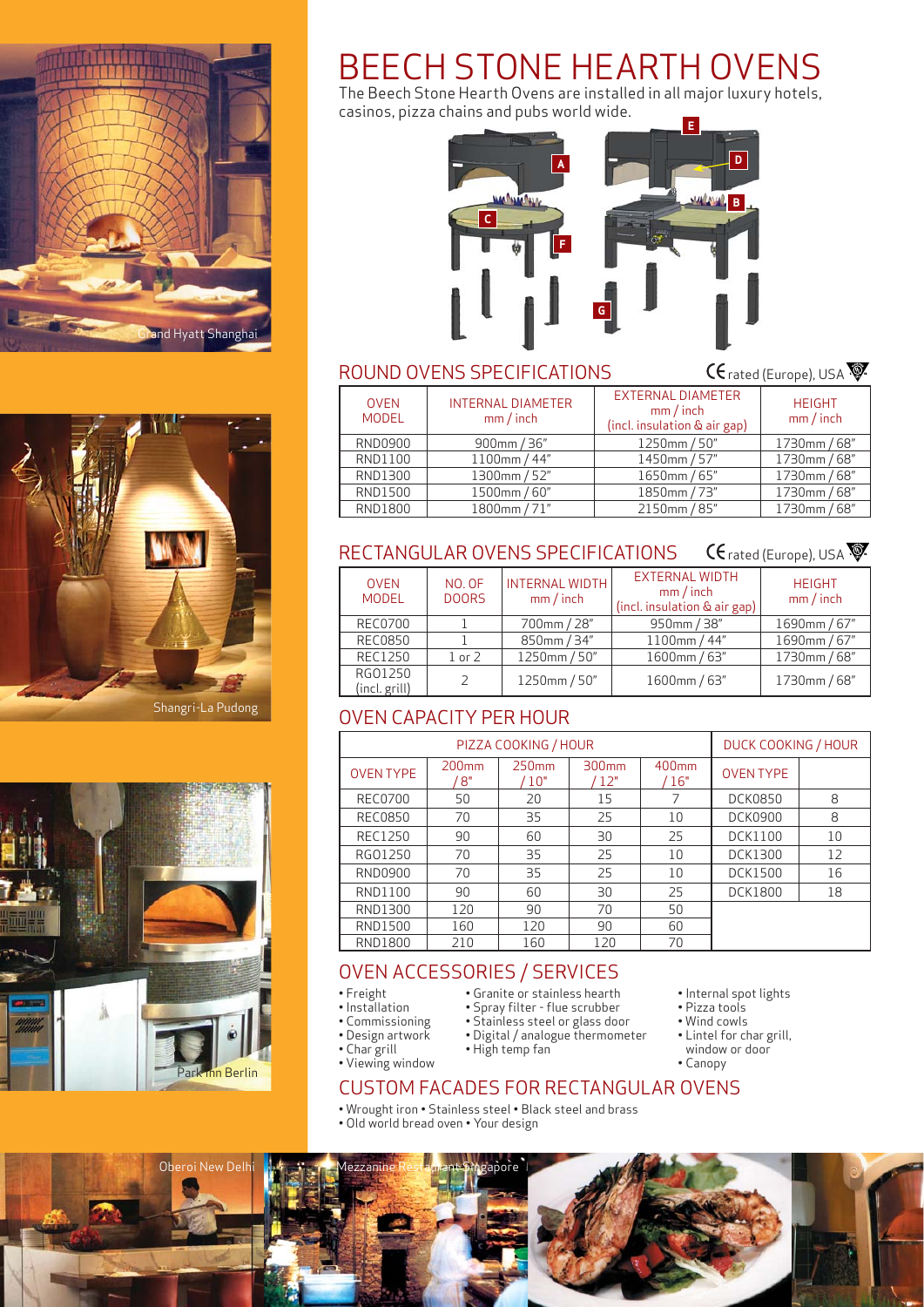# Features which make Beech Ovens the Best Stone Hearth Oven in the World

Beech Ovens' Stone Hearth Oven range is the benchmark for the industry. Our design features and unique accessories are superior and stand out from any competitor. Since our first wood fired oven was built in 1989, our product range has gained world wide popularity because we have innovative features different to all other manufacturers. Thanks to creative restaurateurs continually asking for something different, we have employed a policy of "if you can conceptualise it, we can build it".

For a comprehensive comparison please refer to the Beech Ovens website – www.beechovens.com

#### **DESIGN A**

- Beech Ovens is the only company to offer:
- 15 standard models
- Complete shape and size design flexibility
- Extensive range of integrated accessories

**NOTE: Chosen by the worlds leading hoteliers, chefs and kitchen designers**

# **B** FUEL CHOICES

• Beech Ovens come with a number of Fuel choices such as Wood, Wood and Gas combination, Full Gas (with a variety of burner options) and Electric



# OVEN FLOOR MATERIALS **C**

## Beech Ovens use 75mm (3") thick Super High Density Bricks

- Eliminating the need for an under floor burner
- Resulting in no failure, signs of wear or subsidence after years of use
- Renowned for constant sustained
- floor temperature • No unsightly cracks which commonly
- occur in one piece floors • Beech Ovens floor bricks are
- installed on an insulated reinforced steel base

# **CERTIFICATIONS**

## **CE RATING EUROPE**

The gas equipment used in Beech Stone Hearth Ovens adhere to all CE directive requirements

## **UK SMOKE FREE ZONE EXEMPTION**

The Full range of Beech Ovens can be used anywhere in the UK **UL RATING USA**

Please contact Head Office for their separate UL Rated Specification Sheet

All ovens have UL & EPH approvals

# GUARANTEE

Sheraton Bangkok

## Beech Ovens offer:

• The longest unconditional guarantee in the world (4 years) NOTE: We've had no structural failures after 20 years of production

# **D** DOME MATERIAL

- Beech Ovens use superior materials
- Beech Ovens use only the highest quality refractory materials
- Maintaining structural integrity unlike European modular ovens

## THERMAL MASS = STORED HEAT

- Beech Ovens continue to perform under heavy continuous use
- Beech Ovens dome has twice the thermal mass of American competitors and triple the mass of European



#### UNIQUE EXHAUST SOLUTIONS **E**

Beech Ovens are the only company to offer a comprehensive range of exhaust solutions

- Direct Connect and
- Canopy Options • 20 yrs Worldwide experience with Engineered Fire safe
- solutions on six continents • Clean Air exhaust designs

#### **CONSTRUCTION F**

- 6mm (1/4") reinforced Steel Casing allows for unique accessories such as Windows, Spotlights, Extra doors, Char grills, etc
- Architectural finish can be welded, bolted or supported by 6mm external casing
- Highest quality industrial insulation material means increased thermal efficiency

#### INSTALLATION **G**

## Beech Ovens feature

- Designs to make the installation process easier
- 6mm reinforced steel casing to make it virtually indestructible
- 2 piece construction to reduce individual loads, easing
- transport and manoeuvrability • Fits through a 700mm wide
- door or elevator (not Duck Oven) • Integrated lifting hooks
- Removable legs
- Can be moved on its side on a pallet trolley
- Large custom designed ovens can be split to goods elevator size











CE rated (Europe), USA